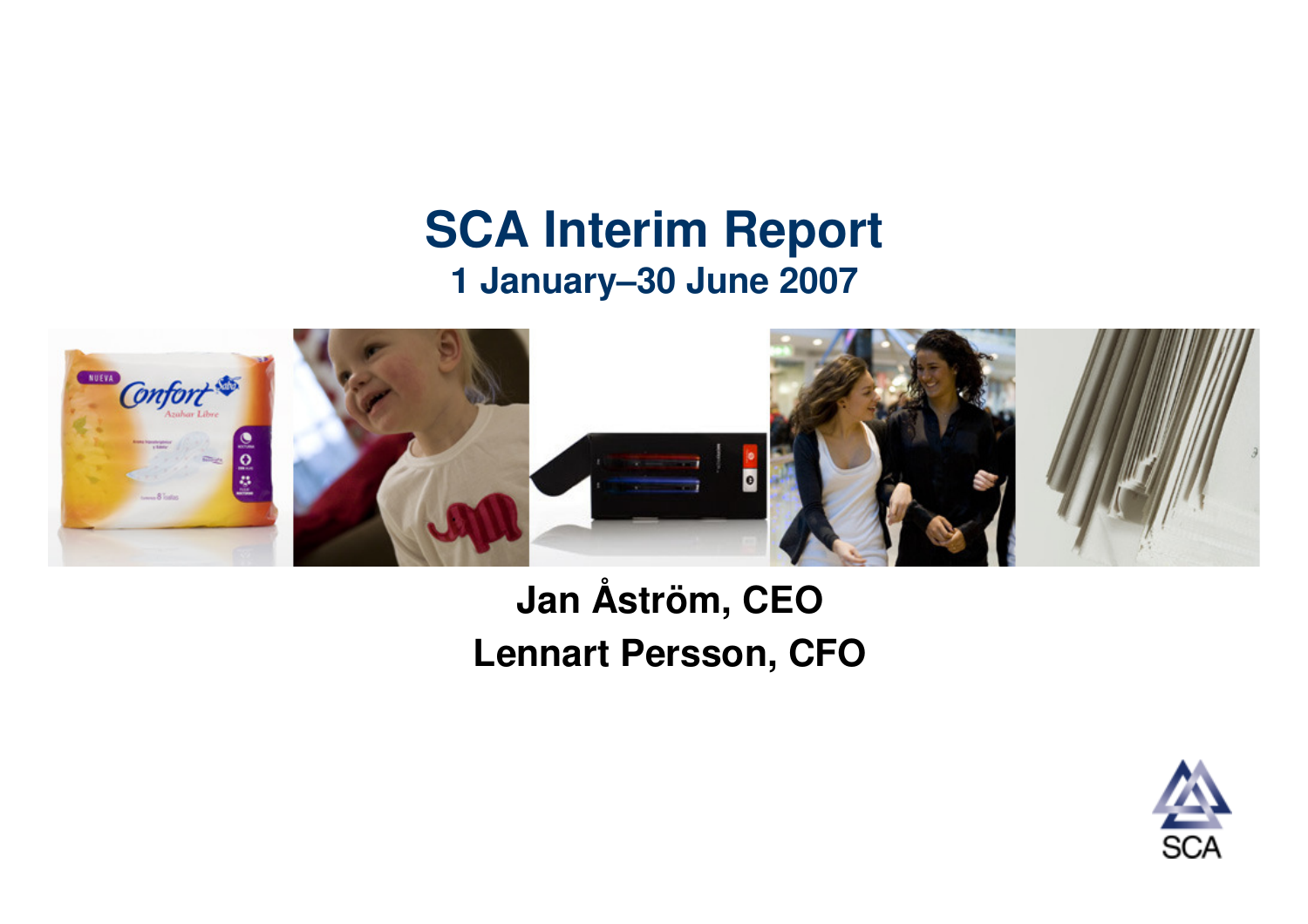## **Delivering according to strategy**

- Strong organic growth
- Acquisitions and strategic investments
- Increased share of value-added products and services

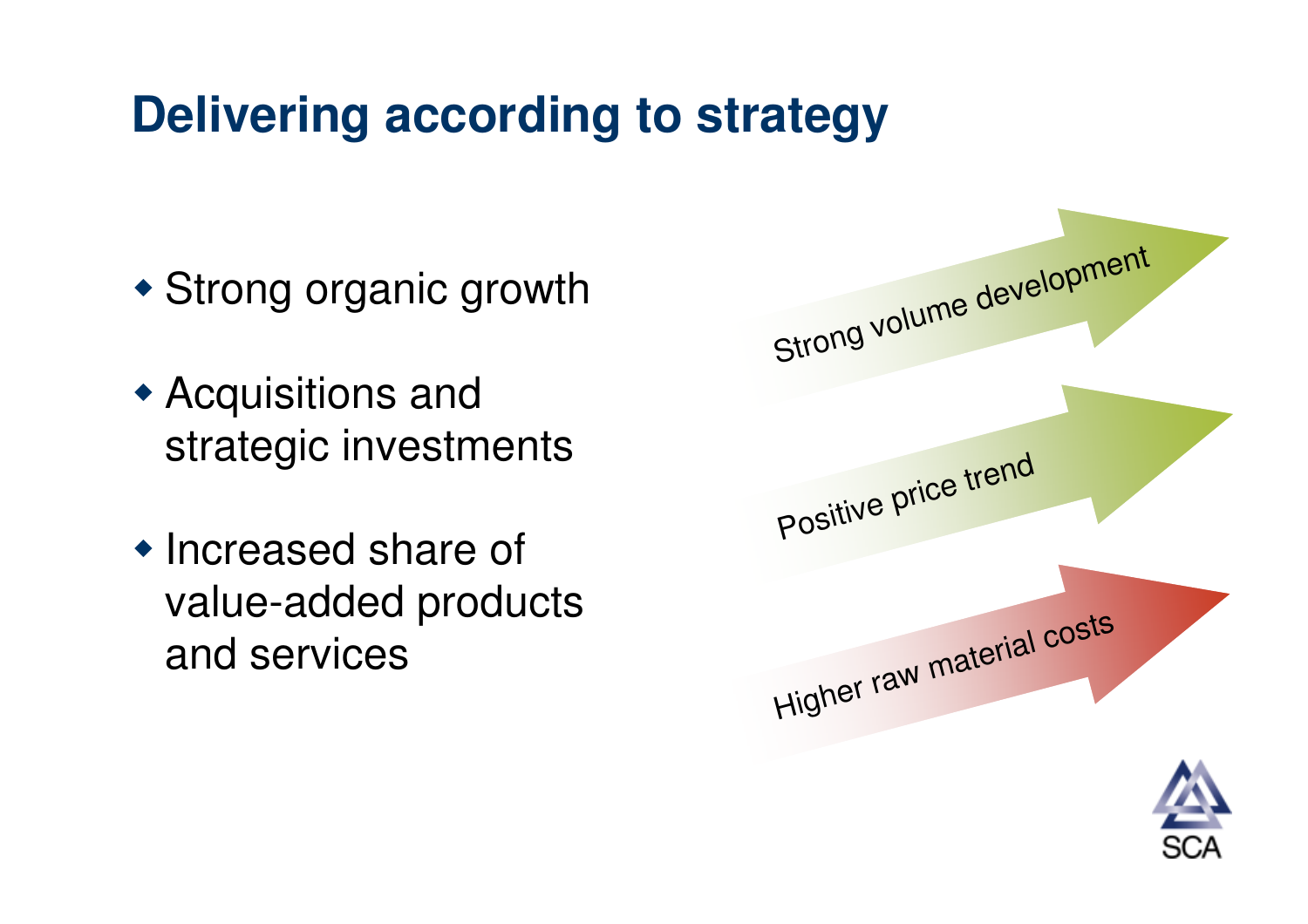## **Strong earnings improvement**

### **Strong development in H1 2007 vs. H1 2006**

- Pre-tax profit up 18% to SEK 3,876m
- Net earnings up 21% to SEK 3,004m

### **Continued upward trend Q2 2007 vs. Q1 2007**

- Strong volumes, positive price movements and lower energy costs
- Increased costs for raw materials



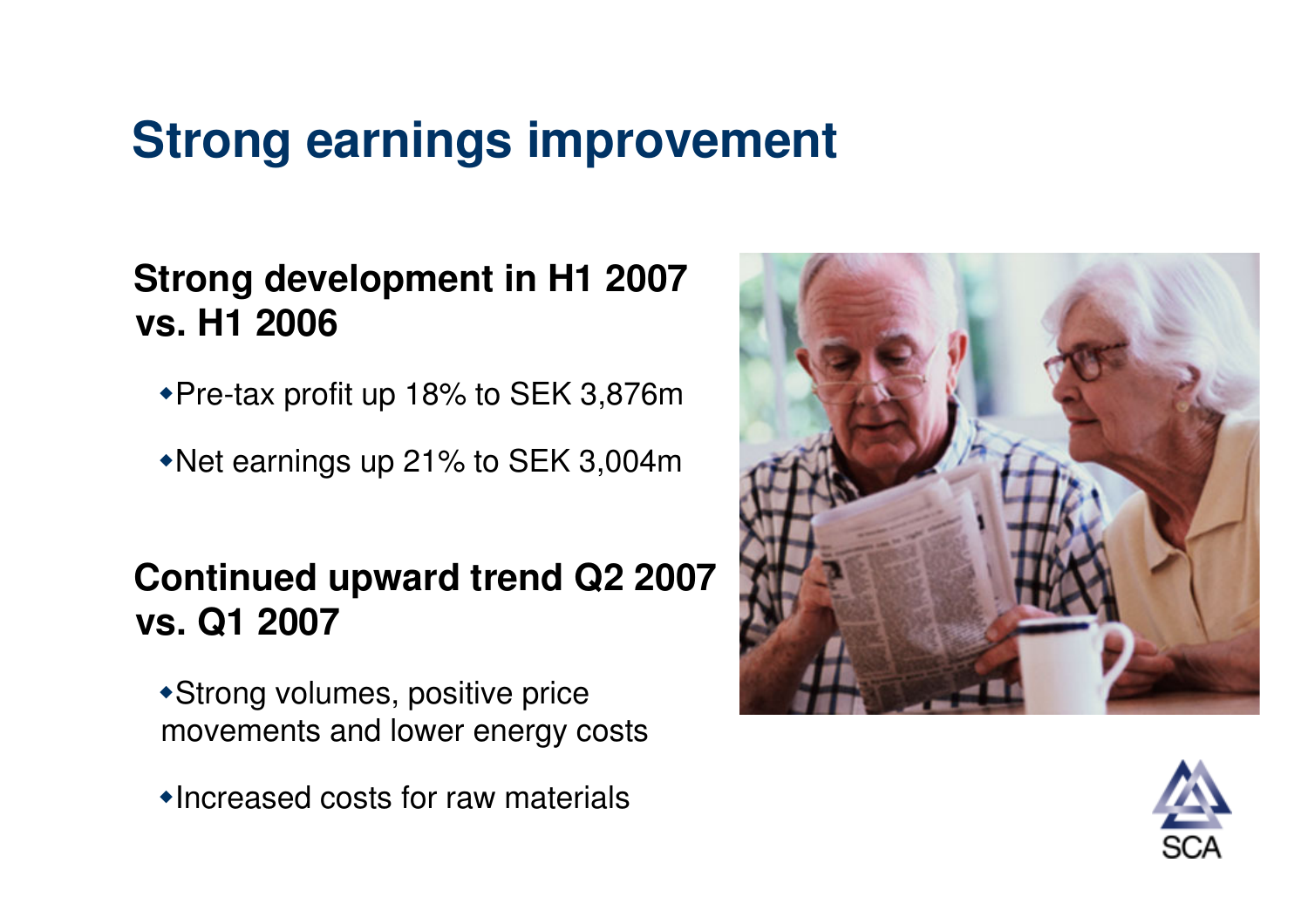## **Group – Quarterly Development**



**Sales EBITDA margin**

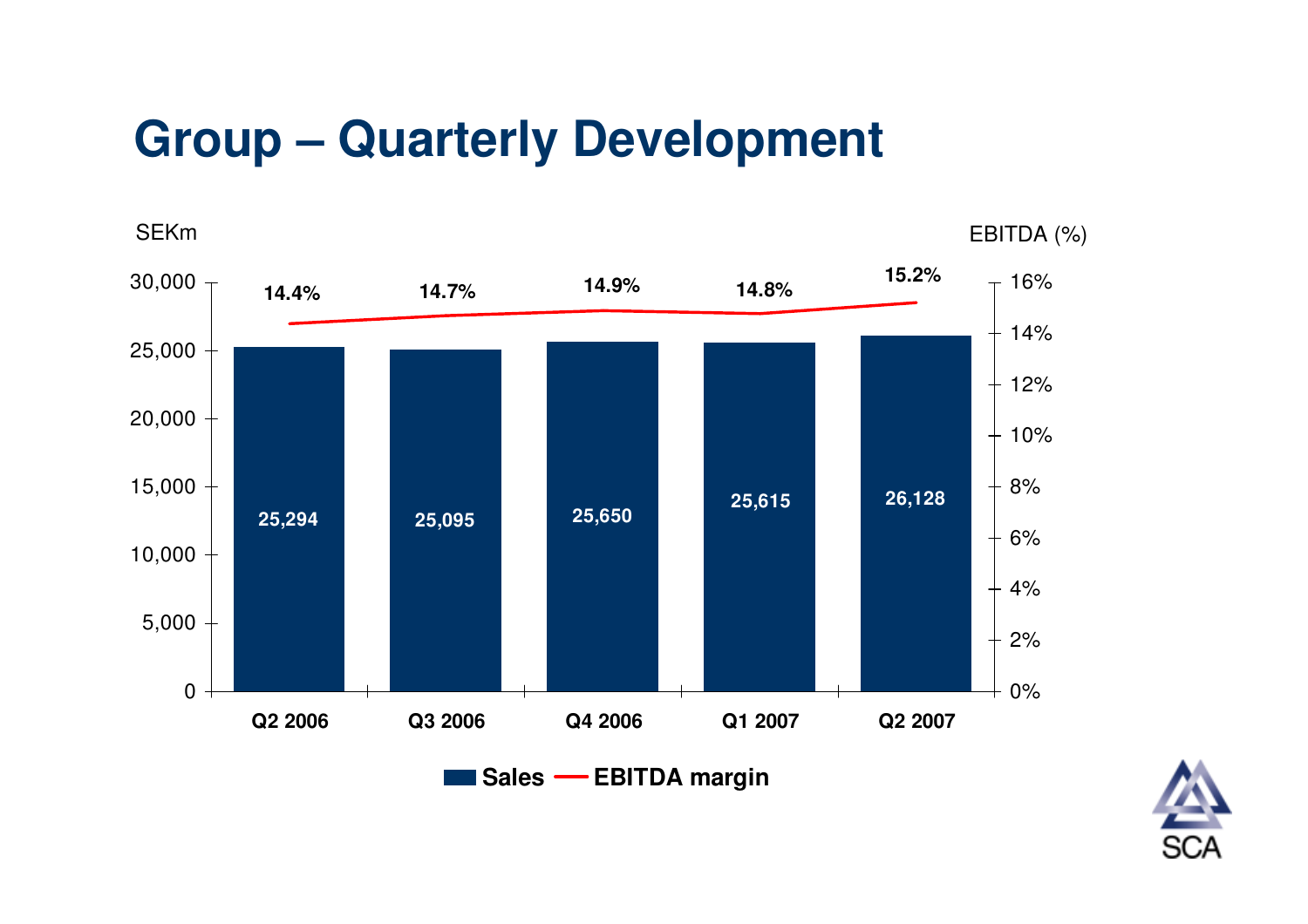### **SCA Group Sales and EBITH1 2007 compared with H1 2006**

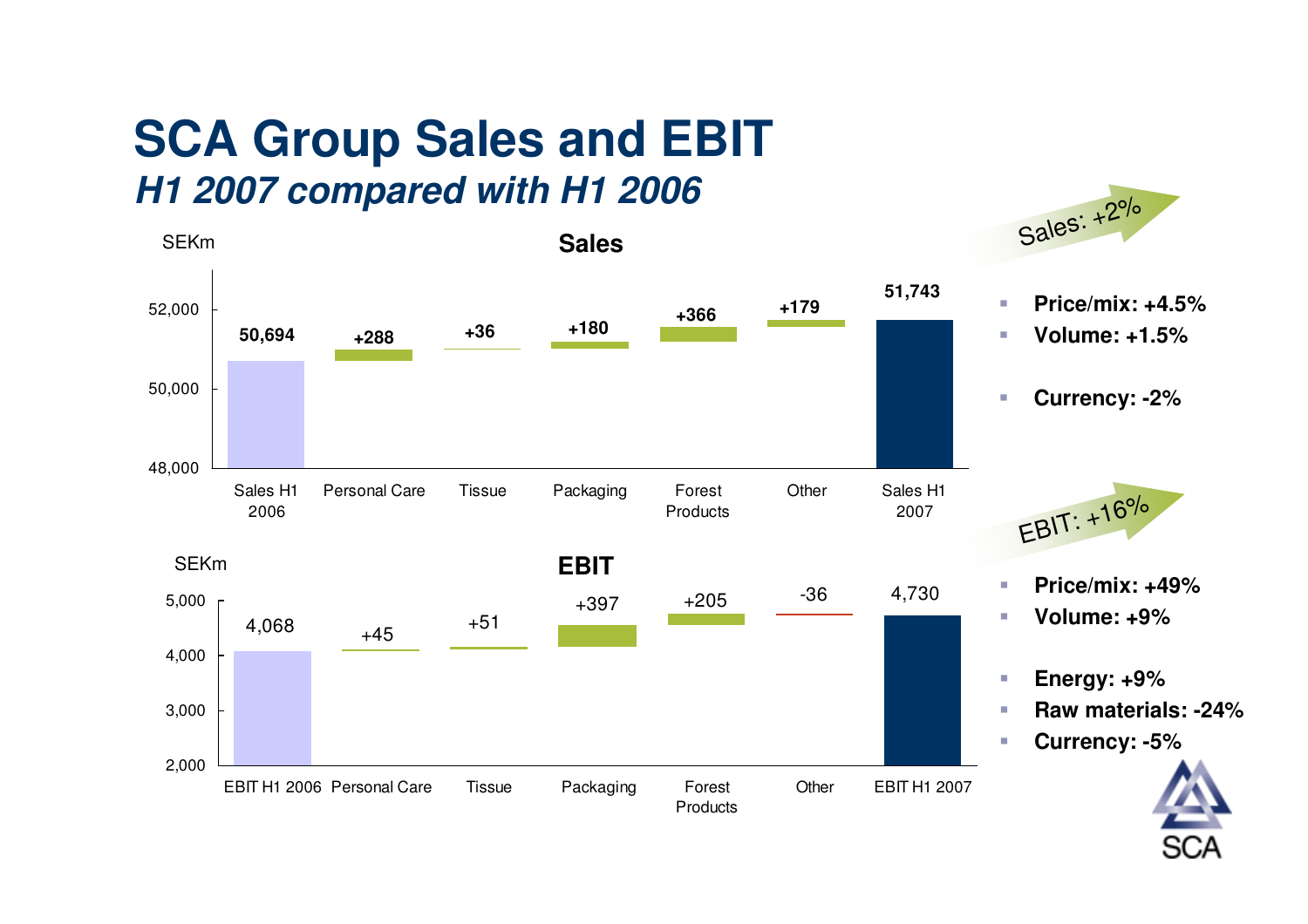### **SCA Group Sales and EBITQ2 2007 compared with Q1 2007**

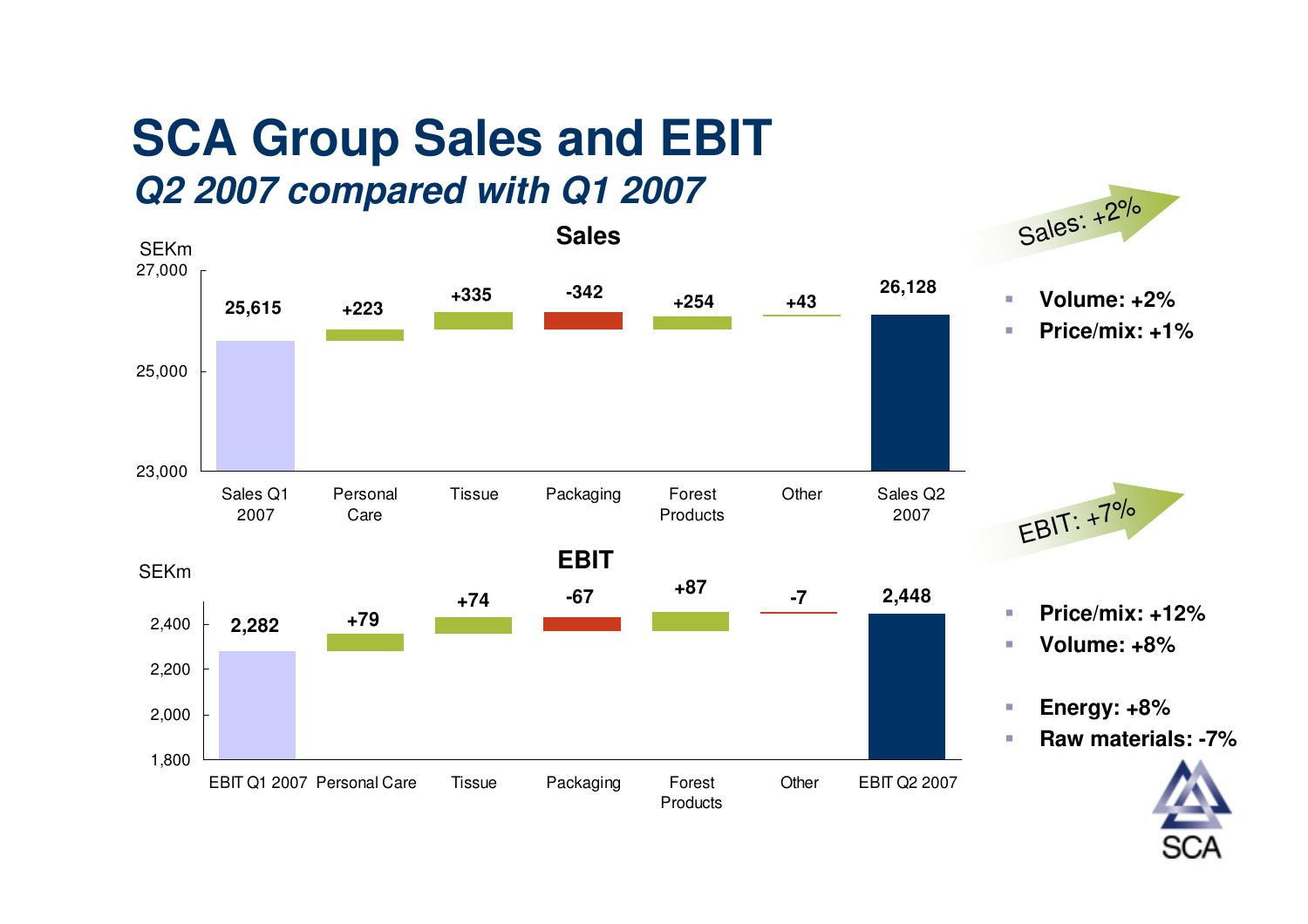### **Cash-flow Analysis H1 2007 compared with H1 2006**

- - Operating cash surplus SEK 7,423m (6,878)
	- Higher cash flow from operations
- - Cash flow from current operations SEK 919m (772)
	- ◆ Higher net working capital
- - Cash flow before dividend SEK 2,827m (325)
	- Divestment of the packaging operations in North America
- -Debt/equity ratio: 0.56 (0.70)
- - Taxes:
	- Tax-rate 2007: 22.5%
	- Positive one-off effect in Q3 of SEK 400m



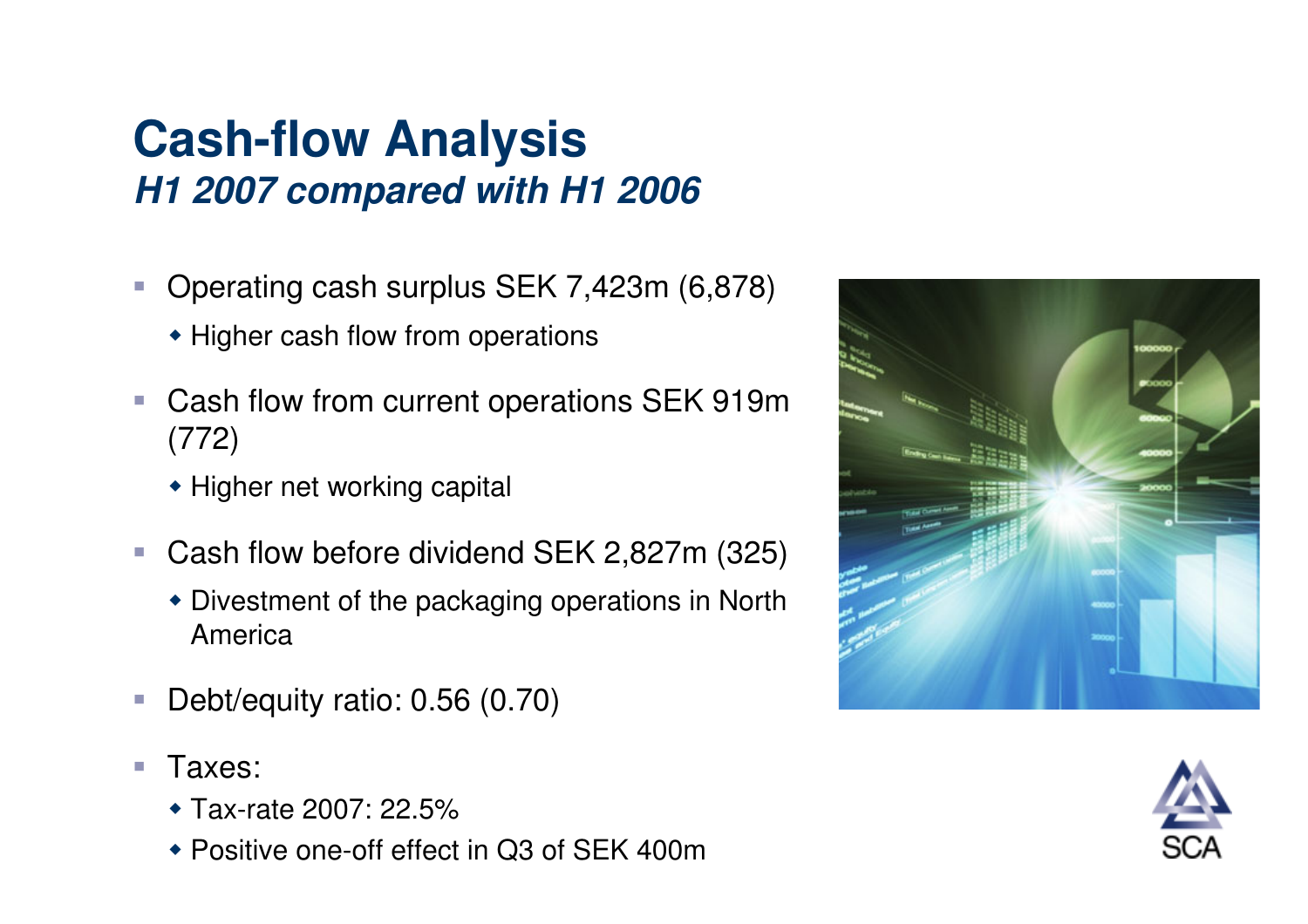### **Personal Care – Quarterly Development**



#### **Q2/Q1 comments:**

- **Strong volumes, especially within the retail segment**
- **Increased sales of higher value products in institutional incontinence**

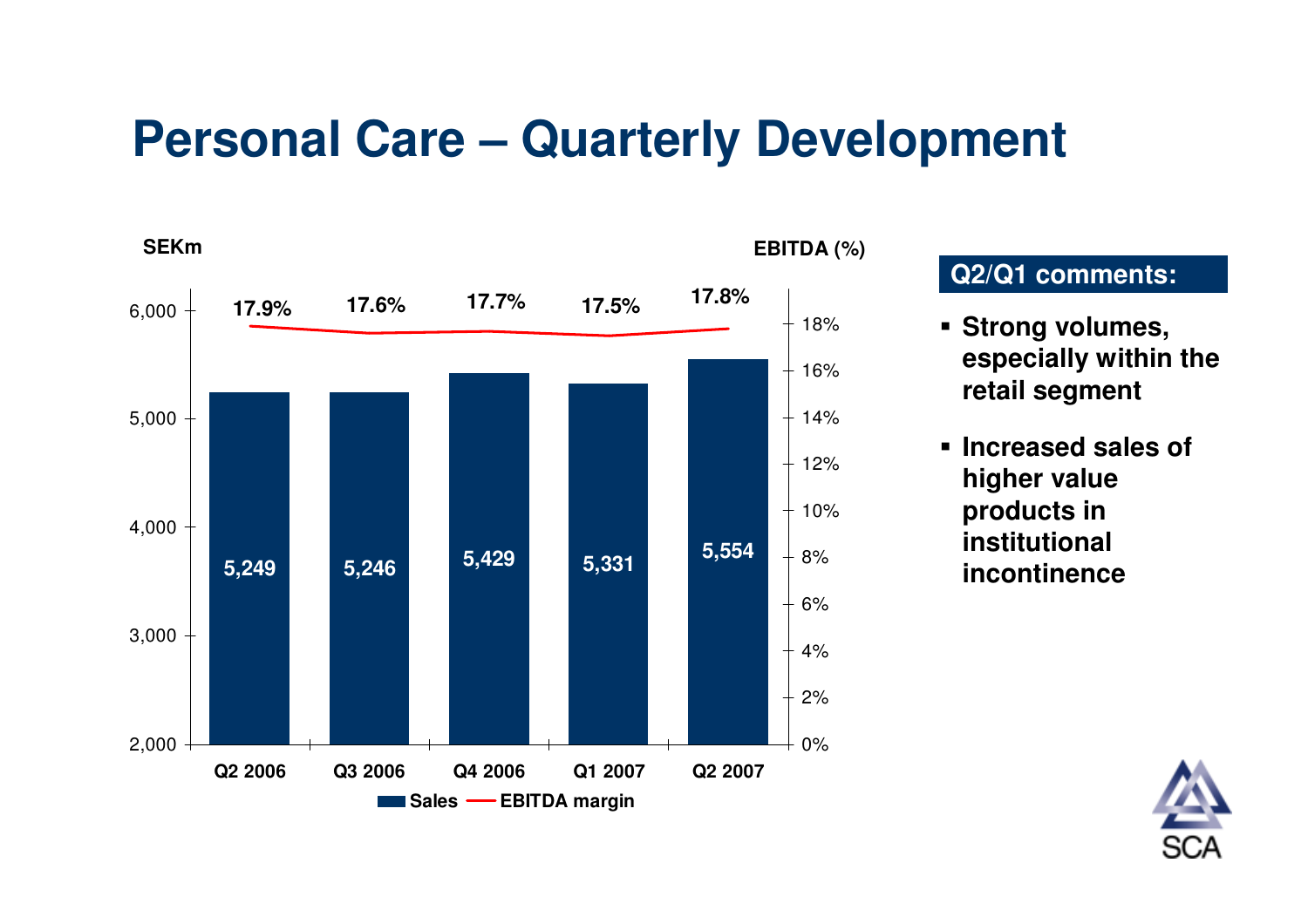## **Personal Care**

#### -**Incontinence care**

 Favourable launch of "Feel Dry" and recovered sales in institutional incontinence

#### -**Baby diapers**

- Continued strong development for branded products, particularly high growth in Russia and Colombia
- Good contribution from new pant diapers for retailers' brands in Europe

#### -**Feminine care**

- ◆ High growth of branded feminine care products in all markets
- Launch of new product line with natural essences in Mexico and Central America – Saba's new Confort line



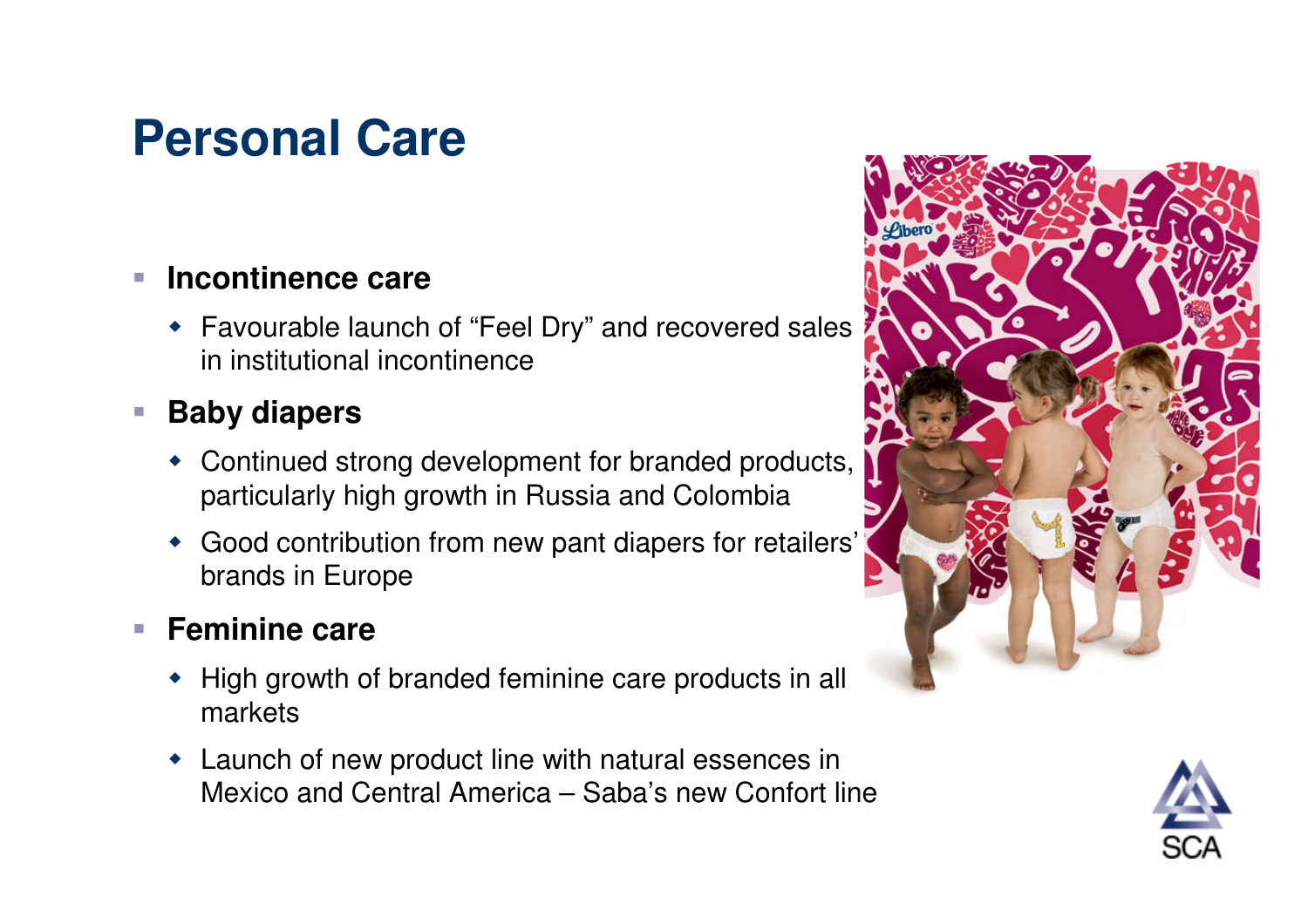## **Tissue – Quarterly Development**



### **Q2/Q1 comments:**

- **Strong sales growth within AFH in North America**
- **Further improvements in the European consumer tissue operations**
- **Increased costs for raw materials**
- **Lower energy costs**

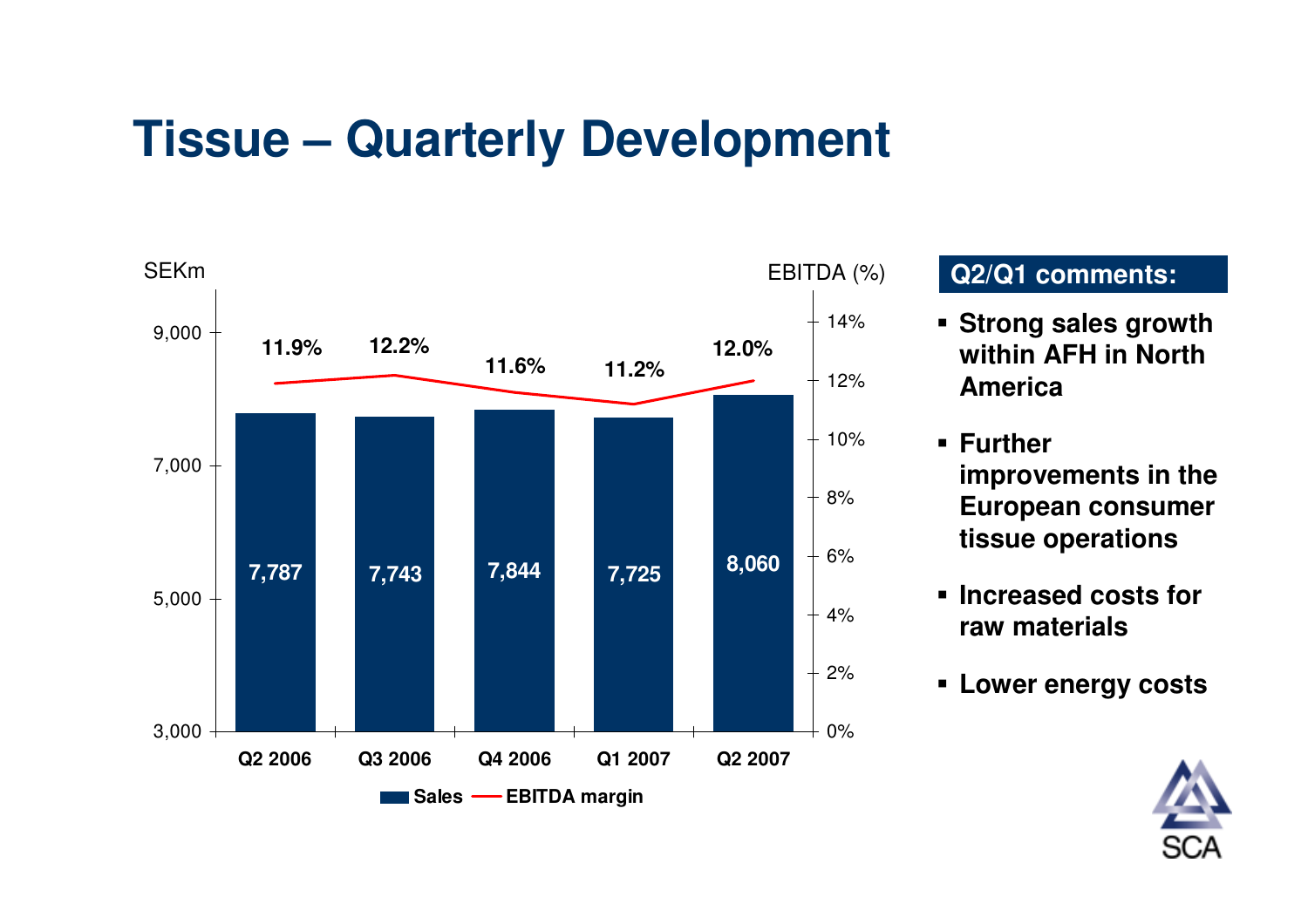## **Tissue**

#### -**Consumer tissue**

• Strategic shift towards a product portfolio with higher value in Europe

#### -**AFH tissue Americas**

- Strong growth and increased share of value/proprietary products
	- New customer contracts
	- Completion of Tork launch in October

#### -**AFH tissue Europe**

Positive volume and price development

#### -**Tissue in China**

• Successful IPO of Vinda



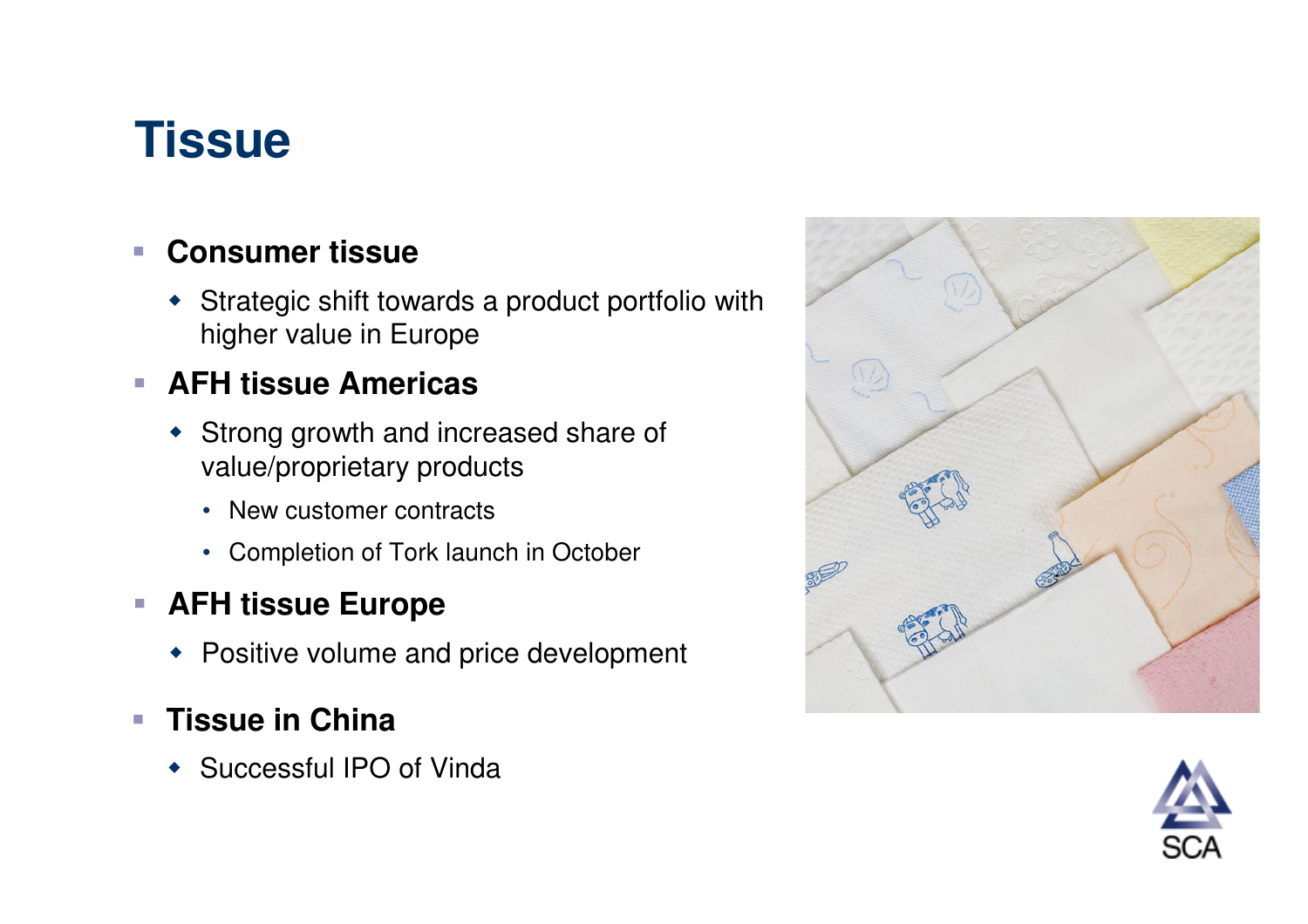## **Packaging – Quarterly Development**



#### **Q2/Q1 comments:**

- **Strong development with increased prices**
- **Higher costs for recovered paper**
- -**Lower energy costs**
- - **Divestiture of North American packaging operations**

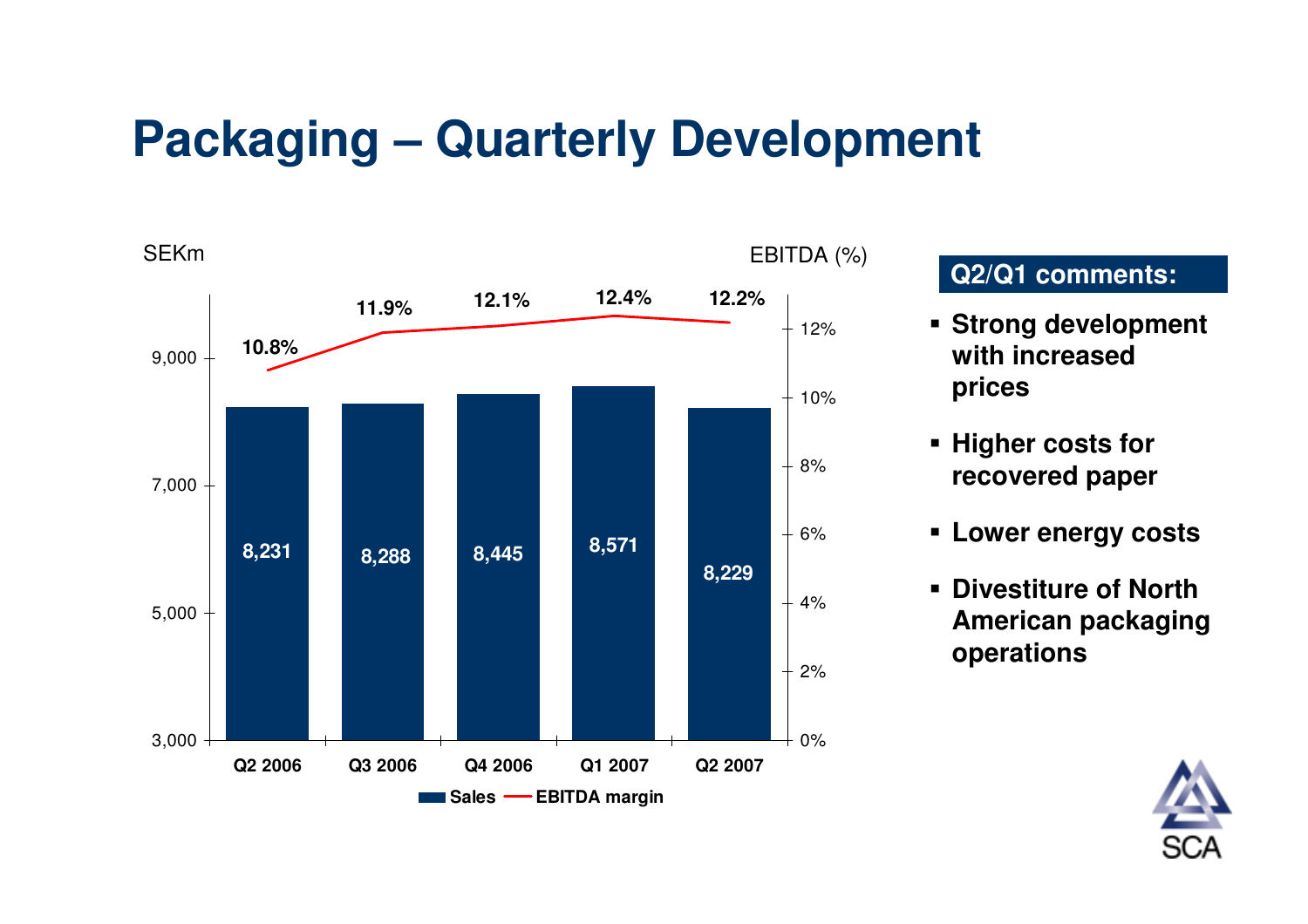# **Packaging**

### - **Containerboard**

- Good market balance
- Increases in raw material costs

### - **Corrugated packaging**

- Price increases under implementation, further improvements expected in H2
- Continued market growth



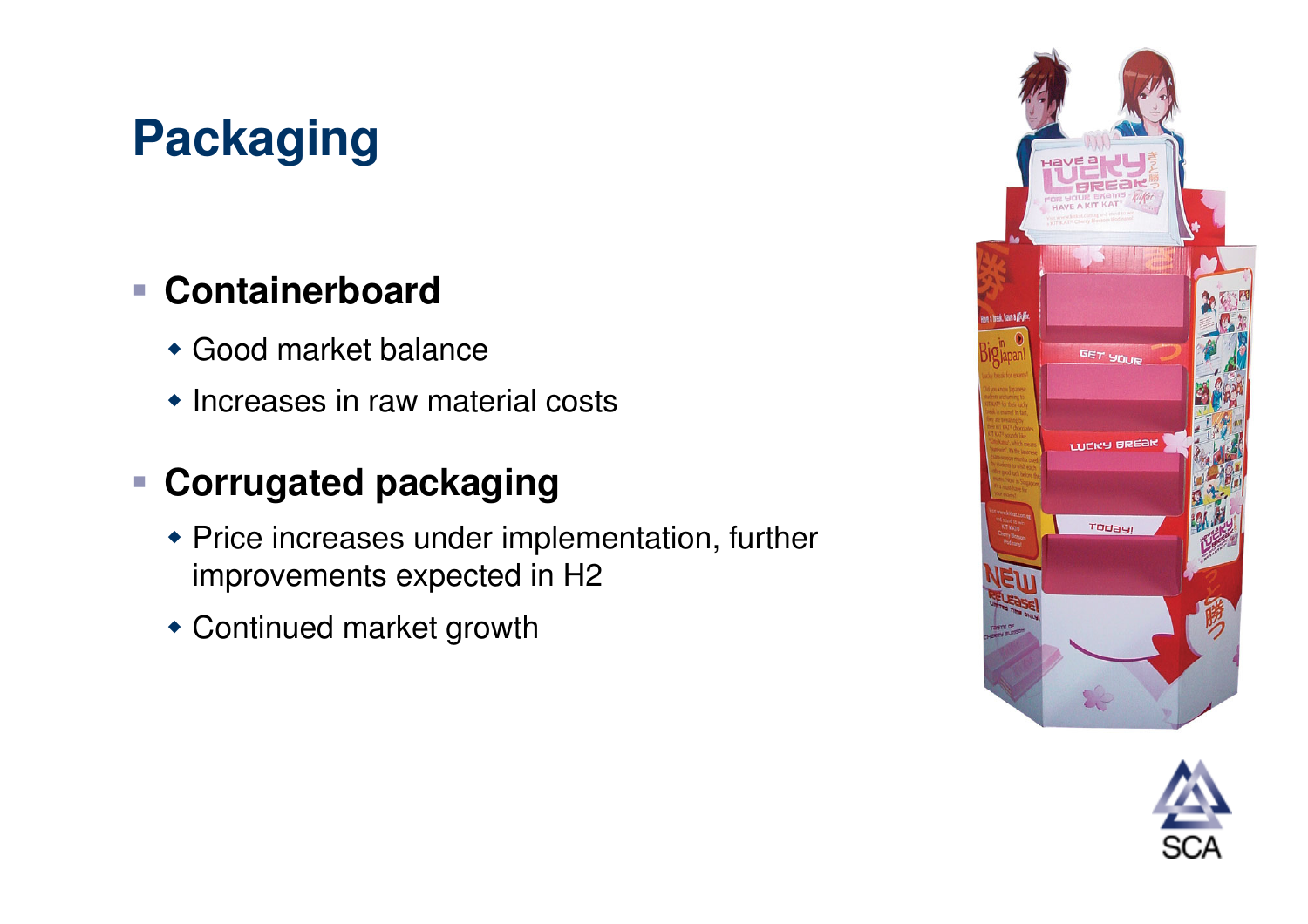## **Forest Products – Quarterly Development**



- **Strong volumes and higher prices in pulp, timber and solid-wood products**
- **Increased volumes in Publication papers but disappointing price development**
- **Higher raw material costs**

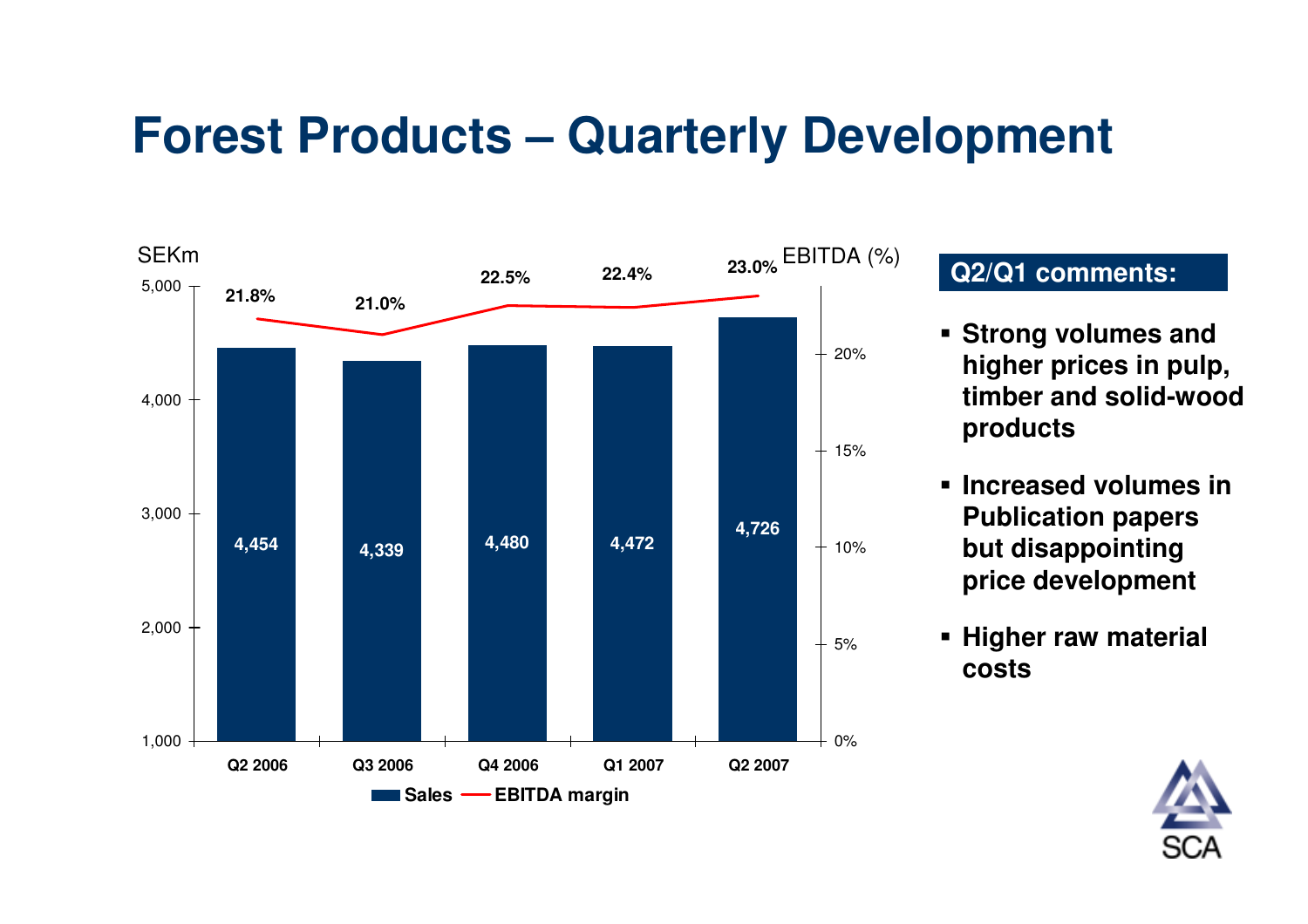## **Forest Products**

#### -**Publication papers**

- Competitive European market for magazine papers
- Higher costs for recovered paper and wood
- - **Pulp, timber and solid-wood products**
	- Continued favourable market for solid-wood products
	- Strong pulp markets



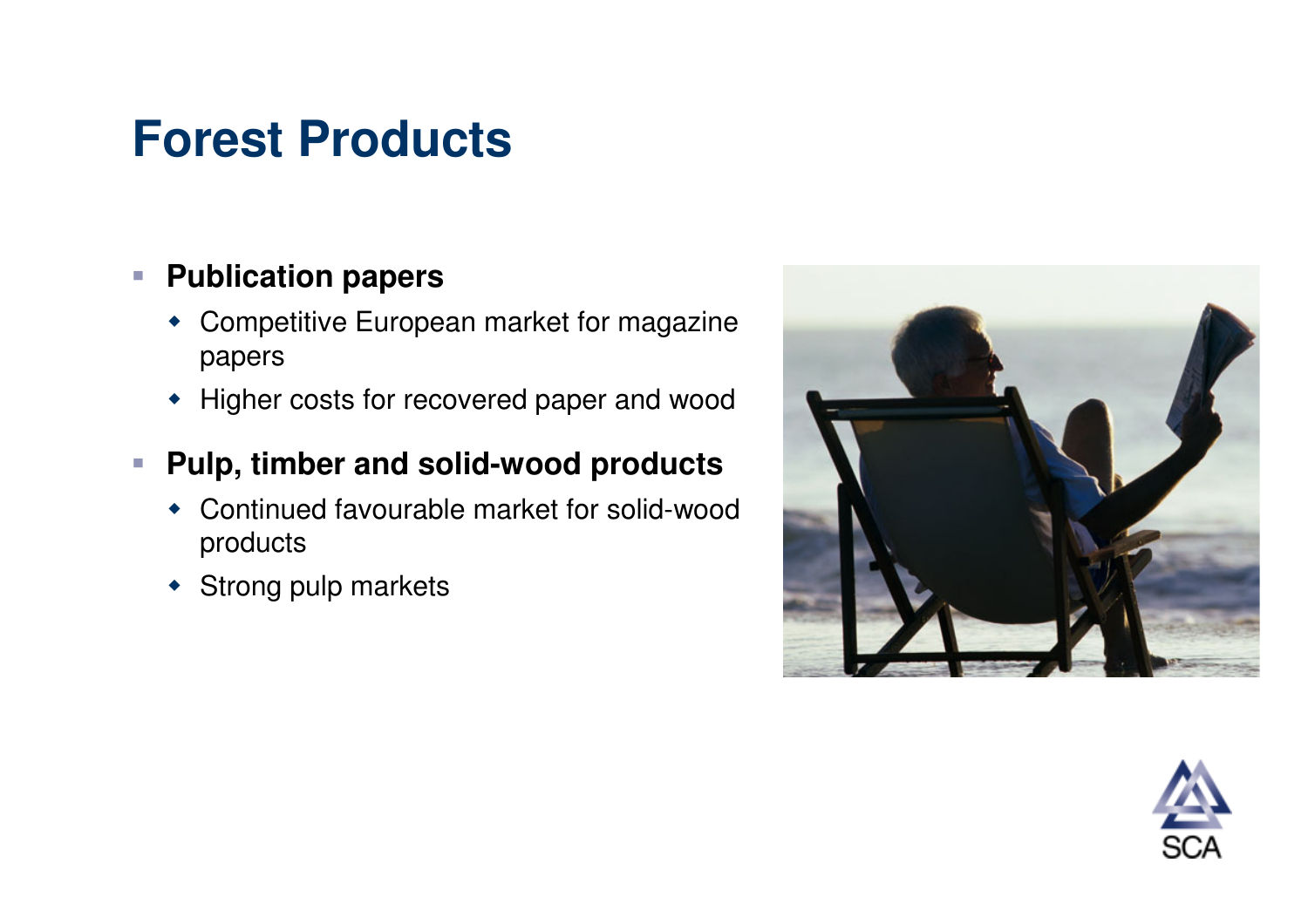## **Summary**

- **Delivering according to** strategy
	- Strong organic growth, acquisitions and strategic investments
	- $\blacklozenge$  Increased share of value-added products and services
- Stable financial outlook
	- High raw material costs and uncertain energy markets
	- Strong volumes, price increases and product mix improvements